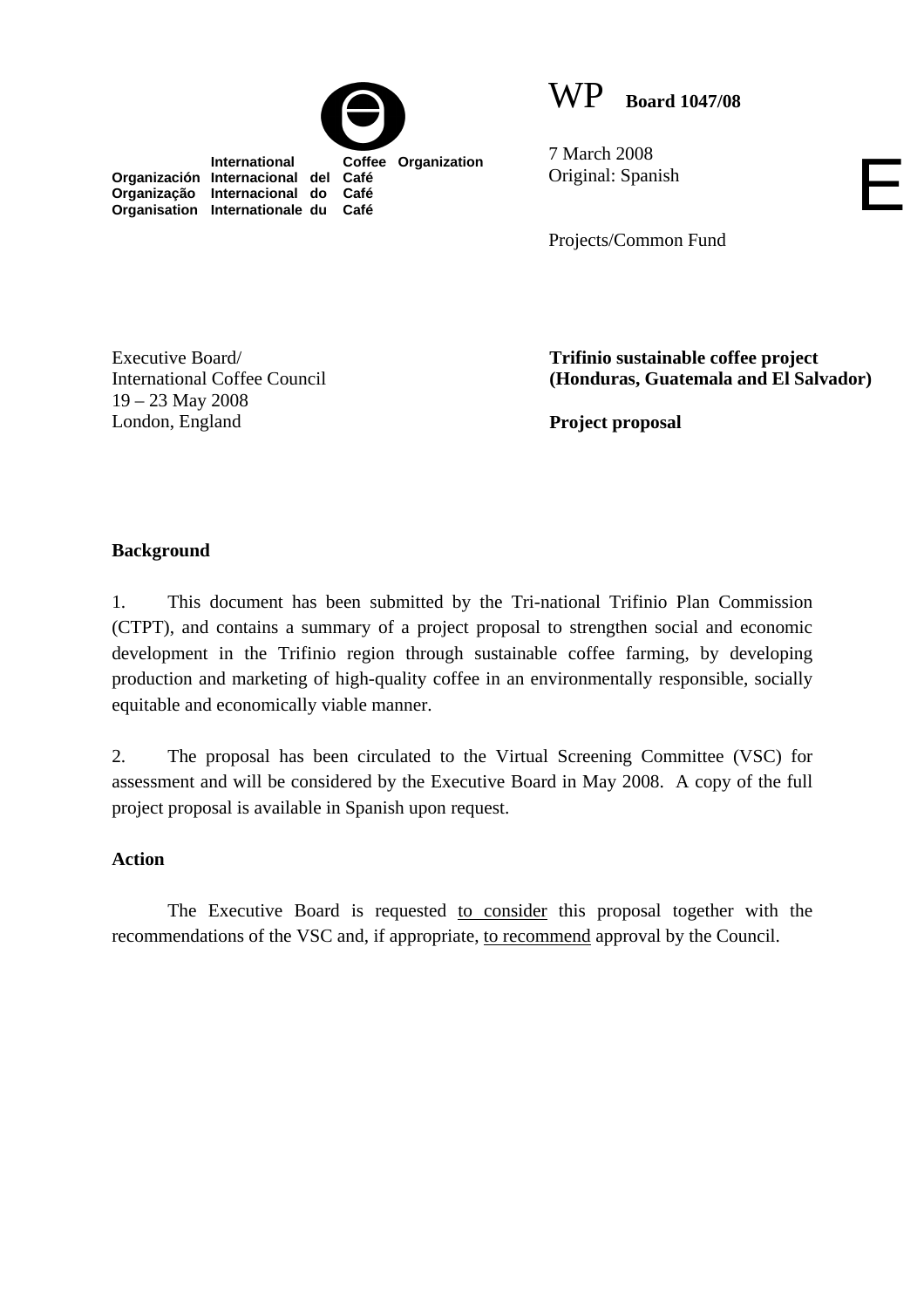## **PROJECT SUMMARY**

| <b>Project title:</b>                                                     | Trifinio sustainable coffee project (Honduras, Guatemala and<br>El Salvador)                                                                                                                                                                                                                                                                                                                                                                                          |  |
|---------------------------------------------------------------------------|-----------------------------------------------------------------------------------------------------------------------------------------------------------------------------------------------------------------------------------------------------------------------------------------------------------------------------------------------------------------------------------------------------------------------------------------------------------------------|--|
| <b>Duration:</b>                                                          | 36 months                                                                                                                                                                                                                                                                                                                                                                                                                                                             |  |
| <b>Location:</b>                                                          | Trifinio region, a frontier region for El Salvador, Honduras<br>and Guatemala                                                                                                                                                                                                                                                                                                                                                                                         |  |
| Nature of the project:                                                    | Development of sustainable coffee production and marketing<br>in order to protect natural resources (water, woodland) and<br>improve rural incomes in the Trifinio region.                                                                                                                                                                                                                                                                                            |  |
| <b>Brief description:</b>                                                 | The aim of the project is to strengthen social and economic<br>development in the Trifinio region through sustainable coffee<br>farming, by developing production and marketing of high-<br>quality coffee in an environmentally responsible, socially<br>equitable and economically viable manner.                                                                                                                                                                   |  |
| <b>Estimated total cost:</b>                                              | US\$2,728,940                                                                                                                                                                                                                                                                                                                                                                                                                                                         |  |
| <b>Financing sought</b><br>from the Common Fund<br>for Commodities (CFC): | US\$1,835,600                                                                                                                                                                                                                                                                                                                                                                                                                                                         |  |
| Form of financing<br>sought from the Fund:                                | Donation                                                                                                                                                                                                                                                                                                                                                                                                                                                              |  |
| Co-financing:                                                             | The Foundation Hanns R. Neumann Stiftung (FHRNS)<br>finances the project in El Salvador with donations from the<br>International Coffee Partners (ICP) group and the German<br>Development<br>Investitions-<br>Bank<br>Deutsche<br>und<br>Entwicklungsgesellschaft (DEG) in the framework of tri-<br>national project activities. Co-financing is approximately<br>US\$570,000 for three years (the project commenced in July<br>2007). Contributions are as follows: |  |